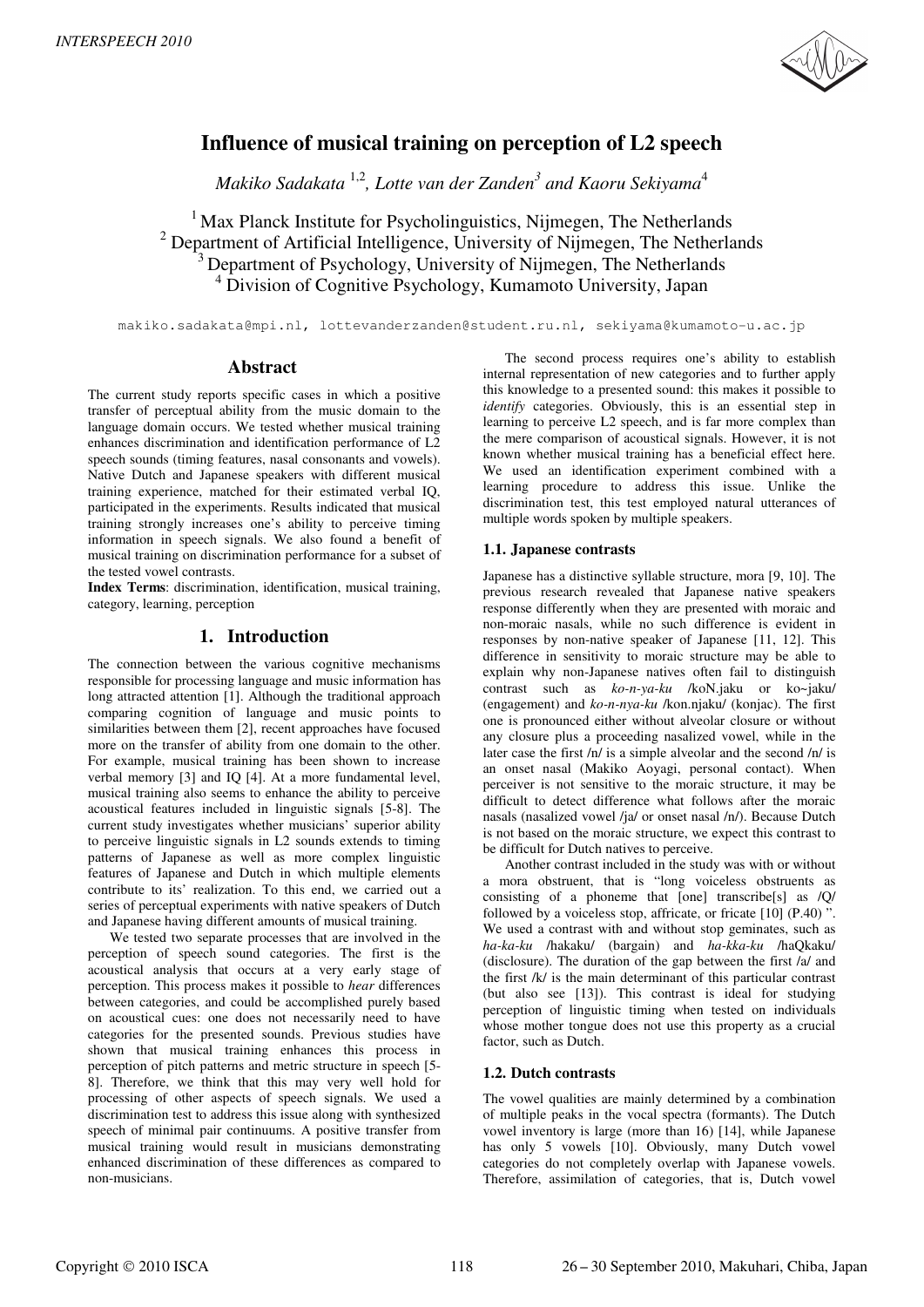categories being jointly mapped onto a single Japanese vowel category, is likely to take place when Japanese natives perceive Dutch vowels that do not exist in the Japanese vowel inventory. The Dutch vowel *u* /Y/, a near-close near-front protruded vowel, may be one of these examples. The articulation of this vowel is somewhere in between *e* /ε/ and *oe* /u/, which are similar to Japanese vowels *e* /e/ and *u* /u/, respectively. We expect that Japanese natives will assimilate their perception of *u* /Y/ to either Japanese categories *e* /e/ or *u* /u/, making it difficult for them to distinguish between the Dutch vowel contrasts *u* /Y/ and *e* /ε/, as well as between *u* /Y/ and *oe* /u/.

## **2. Methods**

#### **2.1. Participants**

Fifty-three native Dutch and 38 native Japanese speakers took part in the study. For both language groups, the musician group included individuals who had followed more than 5 years of formal musical training, and who were still actively playing musical instruments at the time of the experiment (NL: 5 males and 21 females, average age: 21.5 years, average musical training: 8.4 years, JP: 7 males and 12 females, average age: 21.3 years, average musical training: 12.3 years). The non-musician group included individuals who completed less than 3 years of musical training and had followed training other than music (mostly sports) for at least 5 years (NL: 6 males and 21 females, average age: 21.1 years, average training other than music: 9.6 years, JP: 12 males and 7 females, average age: 19.4 years, average training other than music: 9.1 years).

The NLV (Nederlandse Leestest voor Volwassenen [15]) and JART (Japanese Adult Reading Test [16]) were used for calculating estimation of the verbal IQ for Dutch and Japanese participants, respectively. Comparisons of NLV IQ scores and JART IQ scores revealed no significant difference between musician and non-musicians for both language groups (NL:  $t_{51}$ )  $= 0.393$ , n.s., JP: t<sub>34</sub> = -1.76, n.s.)

#### **2.2. Stimuli**

#### *2.2.1. Discrimination test*

One minimal pair per contrast was selected (see Table 1). Recordings were first low-pass filtered at 5000 Hz and average sound levels were normalized to 70 dB using Praat [17]. The Japanese nasal continuum and two Dutch vowel continuums were created in the same manner using TANDEM-STREIGHT [18]. First, target time windows which include sounds of /N.ja/-/nnja/, /Y/-/ε/, /Y/-/u/ were specified. For each pair, spectrum, frequency, aperiodicity and time information within the target time window were morphed in equal 19 steps. These morphed parts were embedded in context information (sound outside the target time window) of one member of the pair (konyaku, put, toet). F0 was kept constant. Amongst the 19 steps, two end points with 7 equal-distanced steps were selected after a pilot experiment. Selected steps were 1, 3, 5, 7, 9, 11, 13 for nasal and u-oe contrasts and 4, 6, 8, 10, 12, 14, 16 for u-e contrast, accordingly. The Japanese stop continuum (/hakaku/ - /haQkaku/) was made by changing the duration of the gap between the offset of the first /a/ and the onset of the first /k/ from 92 ms to 182 ms by 15 ms equal steps using Praat [17].

Table 1. *List of minimal pairs of four contrasts, used for the discrimination test.* 

| Japanese              |                     | <b>Dutch</b> |            |
|-----------------------|---------------------|--------------|------------|
| nasal                 | stop                | $u-e$        | $u$ -oe    |
| konyaku /<br>konnyaku | hakaku /<br>hakkaku | put / pet    | tut / toet |

The experiment employed a two-alternative forced choice (2AFC) task, in which participants had to judge whether the two sounds (sound A and B) were identical or not. The duration between the offset of sound A and the onset of sound B was fixed to 1500 ms. Position of the response buttons (same or different) were altered for even and odd participants.

#### *2.2.2. Identification test*

For each contrast, 4 native speakers (2 males, 2 females) recorded eight minimal pairs, which resulted in 32 pairs.

The test started with a learning task, which listeners had to remember two categories (e.g., with or without geminate) that were presented together with visual number *1* and *2.* Combination of categories and numbers was altered for even and odd participants. The duration between presentation of words were fixed to 2000 ms. Three minimal pairs were randomly chosen from the 32 pairs for this learning task. Participants could listen to the set multiple times until they feel confident about their understanding of categories. Furthermore we provided them with a piece of paper and a pen so that they could write down their perception of characteristic features of categories. During the identification task, a word (audio) was presented and participants pressed the button labeled 1 or 2 to indicate their identification response (to which category the presented sound belongs).

#### **2.3. Procedure**

Participants started the session with the identification test, followed by questionnaires, the IQ estimation test (NLV or JART) and the discrimination test. The whole procedure took about 80 minutes to complete. Experiments took place in sound attenuated rooms at Radboud University Nijmegen (The Netherlands) and at Kumamoto University (Japan).

#### **2.4. Apparatus**

An identical setup was used for experimentation in the Netherlands and in Japan. A DELL notebook computer with an IntellCoreDuo processer (4 GB RAM) and a Sound Blaster X-Fi sound card was used. The stimuli were presented through the Sony MDR-7506 headphones on a 15.4-inch TFT screen. Average sound pressure level (SPL) of the headphones was adjusted to around 68 dB. The responses were recorded using an USB game controller (Sanwa supply, JY-P68US). The application Presentation (version 14.3 Neurobehavioral Systems) was used for presenting instructions and stimuli, and for collecting responses. PASWStatistics18.0 (SAS) was used for the data analyses.

## **3. Results**

Responses with reaction time longer than 5000 ms were identified as potential outliers. Consequently, 123 data points (0.6%) from the discrimination test and 191 data points (0.8%) from the identification test were discarded from the analyses.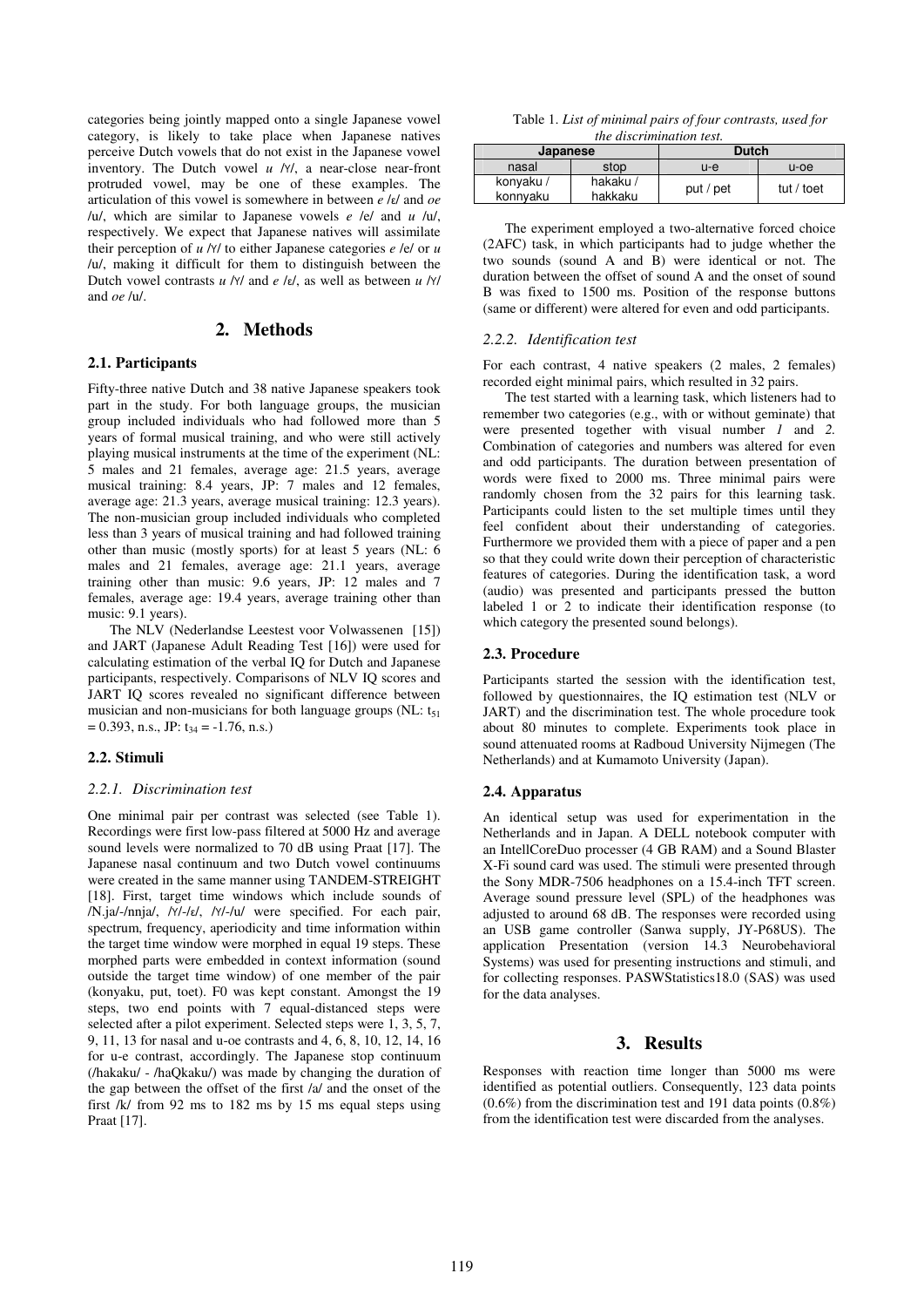

Figure 1: *Mean correct response rate and standard error of discrimination tests. One on the x-axis corresponds to the trial where sound A and B were identical, where 2 to 7 on the x-axis correspond to the trial where sound A and B were different.*

### **3.1. Discrimination test**

Figure 1 compares correct response rate as a function of the morphing steps  $(1 – 7)$  for two groups with different levels of musical training (musician and non-musicians, respectively). One on the x axis represents results where sound A was identical to sound B while 2 to 7 on the x axis represent the results where sound A was different from sound B (the larger the number, the more different). Eight panels show the results for four contrasts (nasal, stop, and two Dutch vowels) and two groups (NL and JP). Two three-way repeated measure ANOVAs were carried out to analyze the Dutch and Japanese data separately.

The analysis of Dutch data indicated a significant main effect of musical training, morphing step and contrast  $(F_{1,51} =$ 5.501, p = .023;  $F_{6,306} = 215.369$ ,  $\varepsilon_{GG} = 0.664$ , p < .000;  $F_{3,153}$  $= 92.803$ ,  $p < .000$ ; respectively). The three-way interaction among these factors was also significant ( $F_{18, 918} = 1.882$ ,  $\varepsilon_{GG}$ )  $= 0.670$ ,  $p = .033$ ). Significant simple main effects of musical training at different morphing steps are indicated in Figure 1 (\*p < .05, \*\*p < .001, Bonferroni adjusted). The analysis thus revealed that the performance of Dutch musicians was better than that of non-musicians for some instances of the stop contrast, as well as of the u-e contrast.

The analysis of Japanese data indicated a significant main effect of musical training, morphing step and contrast ( $F_{1,36}$  = 4.147, p = .049;  $F_{6,216} = 360.173$ ,  $\varepsilon_{GG} = 0.541$ , p < .000;  $F_{3,108}$ = 121.093,  $\varepsilon_{GG}$  = 0.727, p < .000; respectively). Although a significant interaction was found between morphing step and contrast (F<sub>18,648</sub> = 31.511,  $\varepsilon_{GG}$  = 0.506, p < .000), no other significant interactions were found. This means that, in general, Japanese musicians outperformed non-musicians for this test. Because no interaction reached a significant level, we did not look into simple main effects of group at different morphing steps.



Figure 2: *Correct response rate (average and standard error) of identification test.*

### **3.2. Identification test**

Figure 2 illustrates correct response rate for two groups per contrast. Separate two-way repeated measure ANOVAs were carried out to analyze the data of Dutch and Japanese groups. The analysis of Dutch data indicated no main effect of musical training but a significant main effect of contrast and an interaction between contrast and musical training  $(F_{1,51}$  =